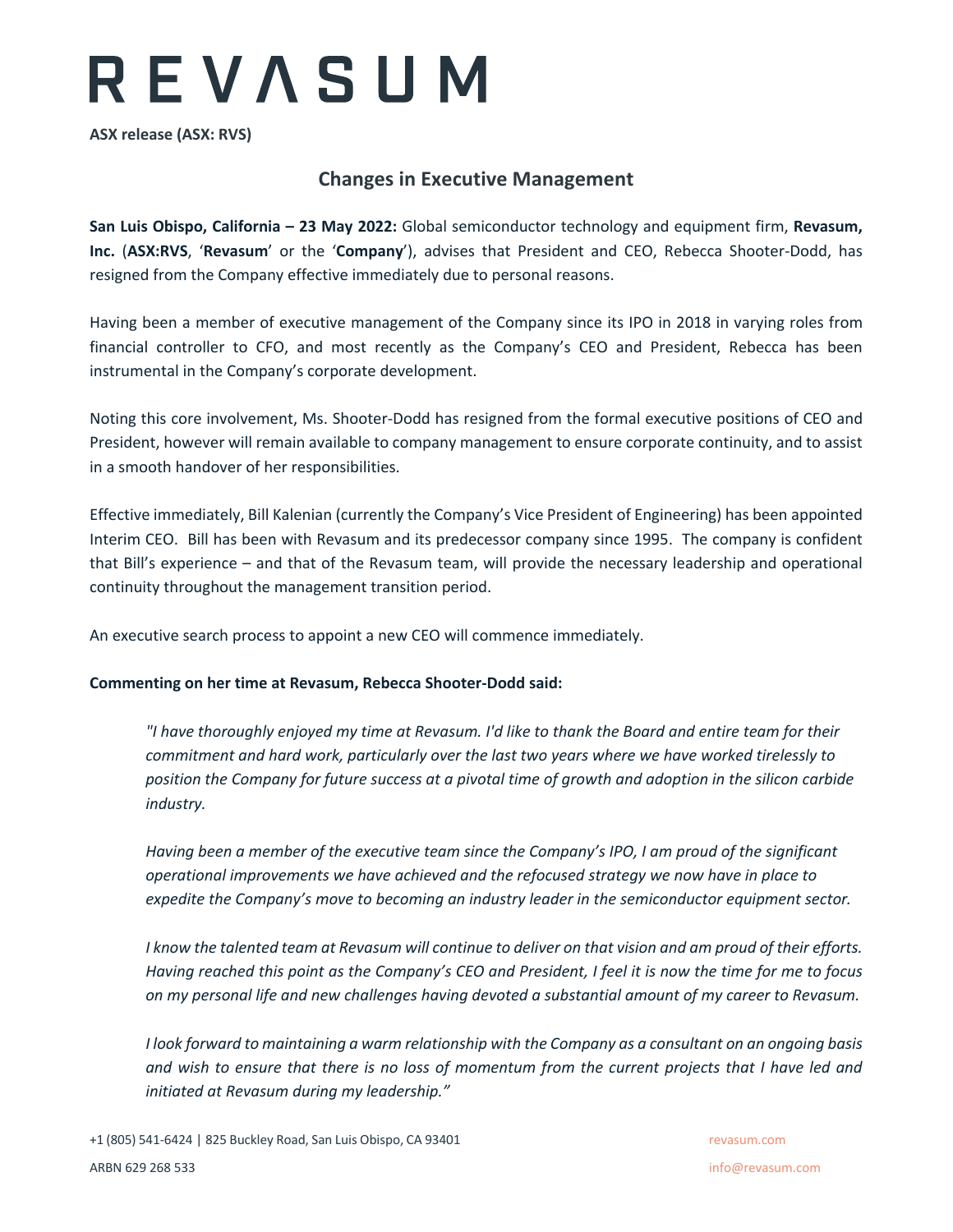# REVASUM

## **Revasum's Chair, Kevin Landis said:**

*"Rebecca has provided strong leadership through an extraordinary period at Revasum. She has led the team through an unexpected industry slowdown, a pandemic, and industry-wide supply chain disruptions.* 

*For most companies, just getting through such a chaotic time is a victory. Revasum introduced perhaps the industry's most important new grinding and polishing solutions in the midst of all that. Today, as demand for SiC-based devices is set to explode, Revasum enjoys an enviable position as a key technology provider to this segment.*

*The benefits of Silicon Carbide enabled power electronics will be scattered far and wide, but one*  application will be noticeable almost immediately. Sometime in the next few years, many of you will *purchase an Electric Vehicle, and perhaps you'll be pleased that the range, charging time, and general performance has substantially improved. I hope you'll take a moment to think of the people who helped make that possible. Rebecca, we cannot thank you enough."* 

*THIS ANNOUNCEMENT WAS AUTHORISED FOR RELEASE BY THE BOARD OF DIRECTORS OF REVAUSM, INC.*

**--ENDS--**

# **For further information, please contact:**

# **Company Investors**

Bill Kalenian **Ronn Bechler** Ronn Bechler Interim Chief Executive Officer **Executive Chairman, Market Eye** P: +1 (805) 704-1632 P: +61 400 009 774

E: bill.kalenian@revasum.com E: ronn.bechler@marketeye.com.au

### **Media**

Tristan Everett Executive Director, Market Eye E: tristan.everett@marketeye.com.au P: +61 403 789 096